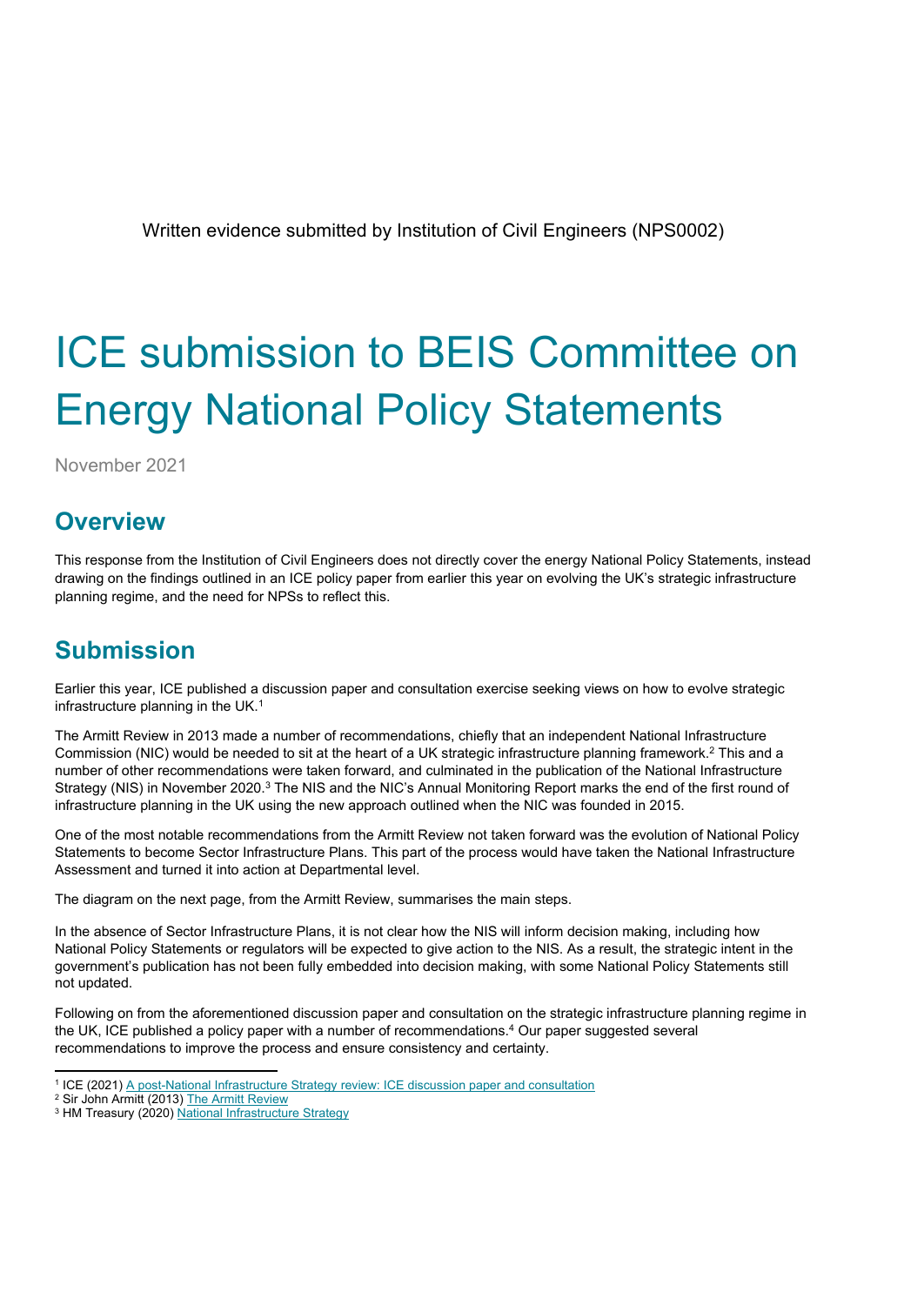

### *Preparation and approval of the National Infrastructure Assessment<sup>5</sup>*

Relevant to this call for evidence is the following recommendation:

#### **Future National Infrastructure Strategies should be published either as, or with, National Policy Statements for infrastructure, and existing Statements should be updated.**

This would close the loop to ensure strategy drives planning and development, including providing guidance for regulators for price reviews, which is crucial over the next decade. Existing National Policy Statements should also be reviewed and updated in light of NIS2020. The Department for Levelling Up, Housing and Communities published earlier this year guidance on reviewing National Policy Statements,<sup>6</sup> noting that a consideration on whether to conduct a review should be made at least every five years.

The Energy National Policy Statement is an example of an NPS that provides both a strategic overview as well as specific recommendations on energy infrastructure development. A single National Policy Statement for infrastructure<sup>7</sup> could achieve the same effect, with the NIS serving as the strategic element, or first chapter, of that single NPS and sectorspecific annexes developed to add specifics for different infrastructure sectors. Such an approach would ensure consistency across sectors on issues such as noise limits.

<sup>&</sup>lt;sup>4</sup> [ICE](https://www.ice.org.uk/news-and-insight/policy/uk-strategic-infrastructure-planning-system) (2021) ICE [policy](https://www.ice.org.uk/news-and-insight/policy/uk-strategic-infrastructure-planning-system) [position](https://www.ice.org.uk/news-and-insight/policy/uk-strategic-infrastructure-planning-system) [statement:](https://www.ice.org.uk/news-and-insight/policy/uk-strategic-infrastructure-planning-system) [evolving](https://www.ice.org.uk/news-and-insight/policy/uk-strategic-infrastructure-planning-system) [the](https://www.ice.org.uk/news-and-insight/policy/uk-strategic-infrastructure-planning-system) [UK](https://www.ice.org.uk/news-and-insight/policy/uk-strategic-infrastructure-planning-system) [strategic](https://www.ice.org.uk/news-and-insight/policy/uk-strategic-infrastructure-planning-system) [infrastructure](https://www.ice.org.uk/news-and-insight/policy/uk-strategic-infrastructure-planning-system) [planning](https://www.ice.org.uk/news-and-insight/policy/uk-strategic-infrastructure-planning-system) [system](https://www.ice.org.uk/news-and-insight/policy/uk-strategic-infrastructure-planning-system)

<sup>5</sup> Sir John Armitt (2013) [The](https://www.policyforum.labour.org.uk/uploads/editor/files/The_Armitt_Review_Final_Report.pdf) [Armitt](https://www.policyforum.labour.org.uk/uploads/editor/files/The_Armitt_Review_Final_Report.pdf) [Review](https://www.policyforum.labour.org.uk/uploads/editor/files/The_Armitt_Review_Final_Report.pdf)

<sup>6</sup> DLUHC (2021) [Planning](https://www.gov.uk/guidance/planning-act-2008-guidance-on-the-process-for-carrying-out-a-review-of-existing-national-policy-statements) [Act](https://www.gov.uk/guidance/planning-act-2008-guidance-on-the-process-for-carrying-out-a-review-of-existing-national-policy-statements) [2008:](https://www.gov.uk/guidance/planning-act-2008-guidance-on-the-process-for-carrying-out-a-review-of-existing-national-policy-statements) [Guidance](https://www.gov.uk/guidance/planning-act-2008-guidance-on-the-process-for-carrying-out-a-review-of-existing-national-policy-statements) [on](https://www.gov.uk/guidance/planning-act-2008-guidance-on-the-process-for-carrying-out-a-review-of-existing-national-policy-statements) [the](https://www.gov.uk/guidance/planning-act-2008-guidance-on-the-process-for-carrying-out-a-review-of-existing-national-policy-statements) [process](https://www.gov.uk/guidance/planning-act-2008-guidance-on-the-process-for-carrying-out-a-review-of-existing-national-policy-statements) [for](https://www.gov.uk/guidance/planning-act-2008-guidance-on-the-process-for-carrying-out-a-review-of-existing-national-policy-statements) [carrying](https://www.gov.uk/guidance/planning-act-2008-guidance-on-the-process-for-carrying-out-a-review-of-existing-national-policy-statements) [out](https://www.gov.uk/guidance/planning-act-2008-guidance-on-the-process-for-carrying-out-a-review-of-existing-national-policy-statements) [a](https://www.gov.uk/guidance/planning-act-2008-guidance-on-the-process-for-carrying-out-a-review-of-existing-national-policy-statements) [review](https://www.gov.uk/guidance/planning-act-2008-guidance-on-the-process-for-carrying-out-a-review-of-existing-national-policy-statements) [of](https://www.gov.uk/guidance/planning-act-2008-guidance-on-the-process-for-carrying-out-a-review-of-existing-national-policy-statements) [existing](https://www.gov.uk/guidance/planning-act-2008-guidance-on-the-process-for-carrying-out-a-review-of-existing-national-policy-statements) [National](https://www.gov.uk/guidance/planning-act-2008-guidance-on-the-process-for-carrying-out-a-review-of-existing-national-policy-statements) [Policy](https://www.gov.uk/guidance/planning-act-2008-guidance-on-the-process-for-carrying-out-a-review-of-existing-national-policy-statements) [Statements](https://www.gov.uk/guidance/planning-act-2008-guidance-on-the-process-for-carrying-out-a-review-of-existing-national-policy-statements)

<sup>7</sup> See, for example, Pinsent Masons (2020) [Saving](https://www.pinsentmasons.com/out-law/analysis/saving-nationally-significant-infrastructure-planning) [the](https://www.pinsentmasons.com/out-law/analysis/saving-nationally-significant-infrastructure-planning) [Nationally](https://www.pinsentmasons.com/out-law/analysis/saving-nationally-significant-infrastructure-planning) [Significant](https://www.pinsentmasons.com/out-law/analysis/saving-nationally-significant-infrastructure-planning) [Infrastructure](https://www.pinsentmasons.com/out-law/analysis/saving-nationally-significant-infrastructure-planning) [Planning](https://www.pinsentmasons.com/out-law/analysis/saving-nationally-significant-infrastructure-planning) [Regime](https://www.pinsentmasons.com/out-law/analysis/saving-nationally-significant-infrastructure-planning)